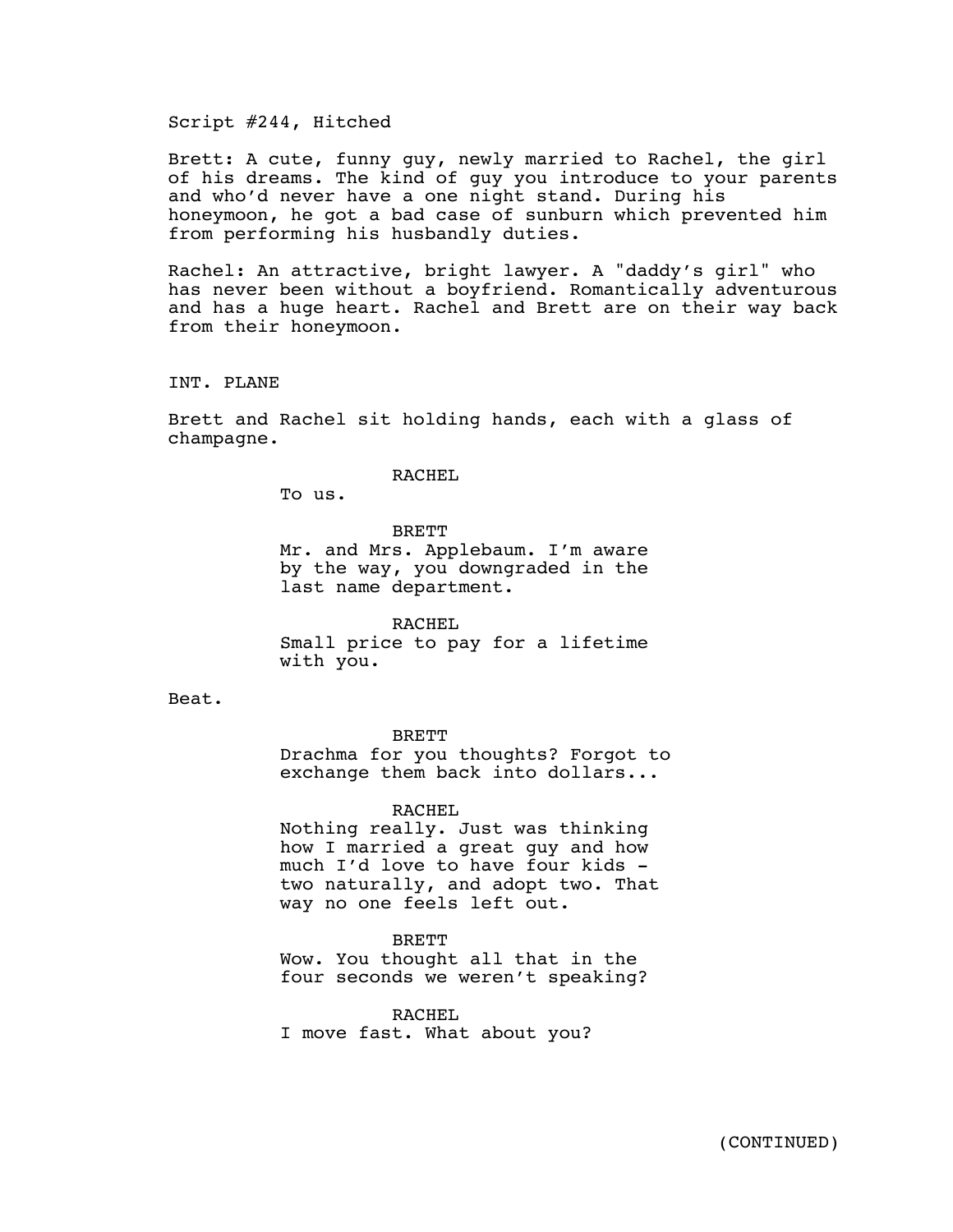## BRETT

Very similar. Definitely as far as procreation goes. With a little more emphasis on the thing we didn't...you know... do on our honeymoon.

RACHEL That's actually exactly what I was thinking.

BRETT

It was no one's fault.

RACHEL I know. Believe me.

BRETT There were Acts of God involved.

RACHEL Totally. It's just... is it weird?

**BRETT** 

An omen of some kind?

Not at all. Do you know how many couples go away on their honeymoon and just plow -

RACHEL

Don't say plow.

BRETT

Excuse me. Make love. And how many of those marriages end in divorce? We're doing this thing totally differently. We zig when others zag.

## RACHEL

It's a marathon. We've only been together nine months. We're pacing ourselves.

## BRETT

Exactly. (Beat) Honeymoon's not over yet...

RACHEL

Meet me in the bathroom.